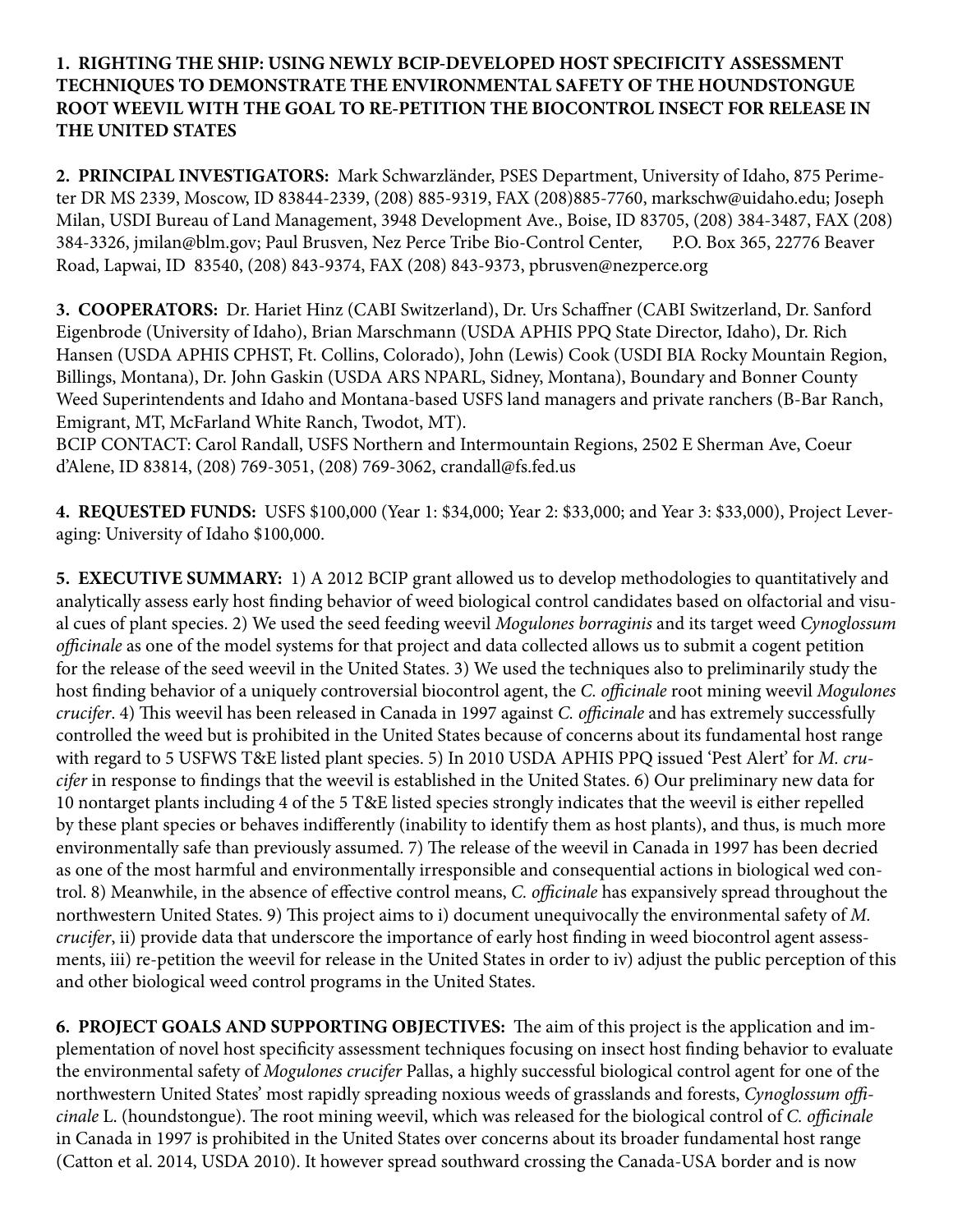established with large populations northern Washington, Idaho and Montana. The overall goal of this project is to collect a data set demonstrating the environmental safety of *M. crucifer*, which will allow to revoke the existing 'Pest Alert' for the insect (USDA 2010) and to re-petition it for release in the United States in close cooperation with the USWFS. This is accomplished through series of behavioral lab bioassays and field experiments coupled with chemical-ecological and electrophysiological research. This project will develop strongly predictive post-release monitoring techniques for nontargets (BCIP Project Priority No. 1). Target impact monitoring for this system is not required since its impact on *C. officinale*, i.e., its ability to completely and permanently suppress target weed populations has been documented repeatedly in Canada (DeClerck-Floate et al. 2005; Catton et al. 2015; 2016, Rosemarie DeClerck-Floate pers. comm., Susan Turner pers. comm.). Currently, there is no biological control option available for the management of *C. officinale* in the United States. In part because of its toxicity (high quantities of pyrrolizidine alkaloids) and its dispersal mode (epizoochory; seeds attach fur of wildlife and livestock), the plant is largely uncontrolled. As a consequence, infestations have greatly increased in natural areas such as wildernesses and protected grasslands as well as forests throughout western states. As an added product, this project will also develop a semiochemical-based push system that would repel the weevil from areas that harbor protected plant species. While it is our assessment that *M. crucifer* does pose no risk whatsoever to accidentally attack protected nontarget plant species, agencies charged with the conservation and recovery of those plant species may be appreciate of this additional safeguard measure as part of an integrated management strategy for *C. officinale* (BCIP Project Priority No. 3). Data and products of this project will be used to propose to the agency regulating biological weed control in the United States (USDA APHIS PPQ) to modify the sets of criteria used to evaluate environmental safety of candidate species to reflect the importance of host finding behavior. We have raised the issue in an opinion paper (Hinz et al. 2014) and are currently publishing a first data driven manuscript on the topic (Kafle et al. 2016 In review a) but this project will provide compelling empirical data on the topic. This project has four objectives:

**Objective 1: Assessing the host finding behavior of the root mining weevil** *Mogulones crucifer* with regard to the remaining (5th) untested USFWS threatened and endangered (T&E) listed Boraginaceae species (*Oreocarya crassipes*), additional critical confamilial North American plant species in the genera *Cryptantha* and *Oreocarya* and select close Eurasian relatives of *C. officinale*, using 1) behavioral bioassays, 2) gas chromatography mass spectrometry (GC-MS) of foliage and floral volatile organic compounds (VOCs), and 3) Gas chromatography electro-antennodetection coupled with flame ionization detection (GC-EAD/FID). Our laboratory has developed and successfully implemented the instrumental approach outlined above as part of a previously awarded BCIP proposal and already conducted preliminary studies for *M. crucifer* between 2013-2015. The approach allows to reliably and nondestructively assess behavioral responses (attraction, indifference or repellence) of *M. crucifer* to headspace volatile blends. This objective assesses the ability of *M. crucifer* to perceive a plant as a host (This objective will use 25% PE (Project Effort).

**Objective 2: Assessing the evolutionary stability of host finding behavior in** *M. crucifer* **with regard to feeding history.** We were able to show strong host finding specificity in *M. crucifer* using 10 North American species including 4 of the 5 confamilial T&E plant species (Kafle 2016). There exists however, very little information on the stability of behavioral host selection of specialist herbivore insects, especially with regard to their feeding history. This information is important to assess the likelihood of a host switch (for example if the host weed populations get depleted) and to help convincing the USFWS about the safety of this insect. To demonstrate the stability (and genetic basis) of the observed host-fidelity in *M. crucifer*, we test behavioral responses of female *M. crucifer* half-sibling lines reared for several generations (parental – F4) on *C. officinale*, a close European relative of *C. officinale* and a North American nontarget, which are within the fundamental host range of the weevil. All insects will be stores individually for advanced next generation genetic analysis in a collaborative project with a Univ. of Idaho Ph.D. student (Amanda Stahlke), to explain the strength of the *C. officinale*–*M. crucifer* host fidelity and underlying mechanisms (25% PE).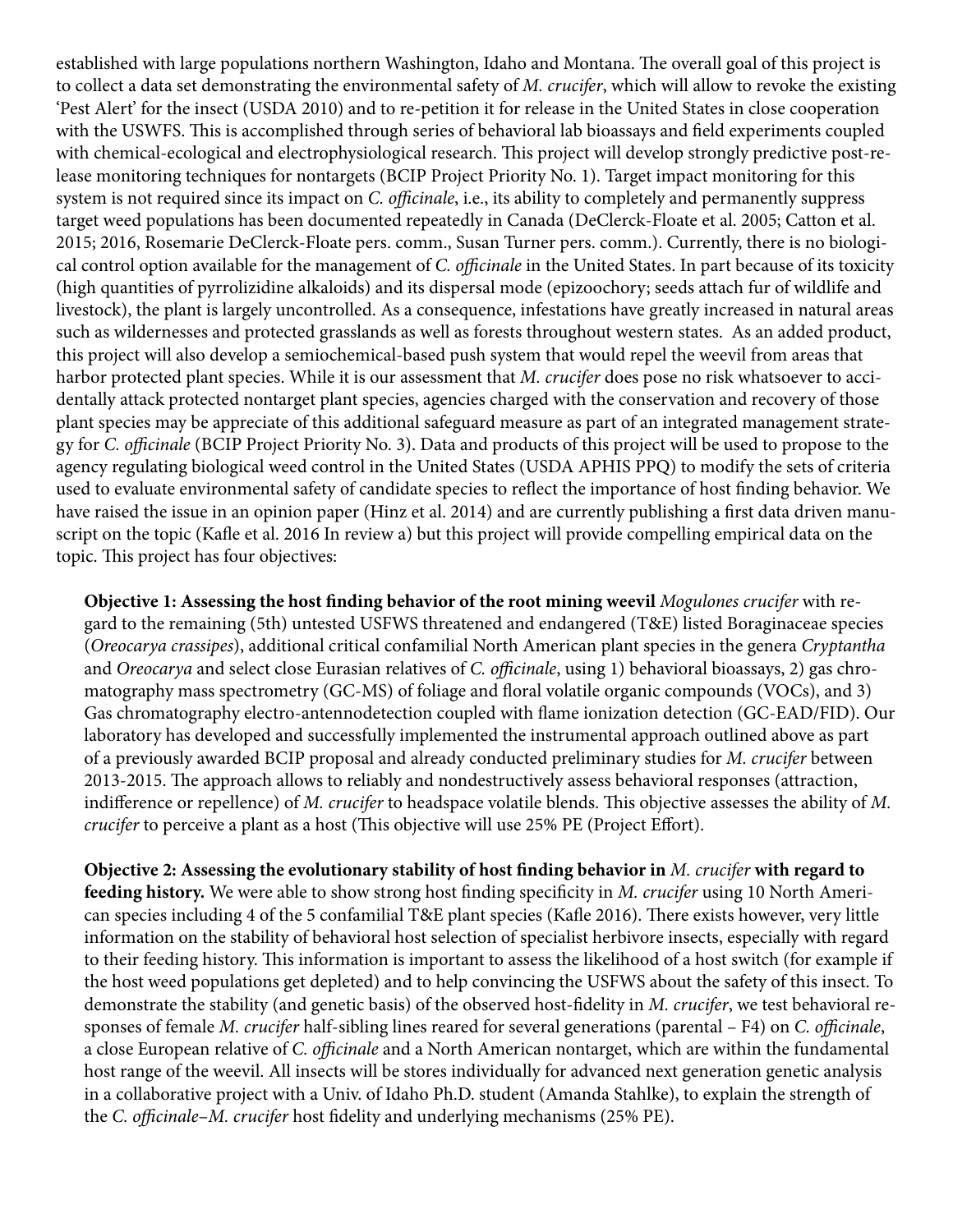**Objective 3: Identification of volatile(s) causing repellence in** *M. crucifer* **and development of a push system.** We found consistently that floral and foliage volatiles of all tested *Hackelia* species (incl. the T&E listed H. venusta) caused repellence in *M. crucifer*. With this objective we want to identify responsible volatile(s) and develop these into an IPM push system. We have volatile organic compound blends (VOCs) for all *Hackelia* species stored but not yet identified bioactive VOCs (i.e., those that trigger an antennal response in *M. crucifer*). We will use techniques outlined in Objective 1 to identify bioactive VOCs and measure behavioral responses to the identified VOCs. This process may be more difficult than anticipated (e.g. if bioactive VOCs are present in very small concentrations) but our lab is equipped to overcome those potential pitfalls. Over the duration of this project we will isolate VOCs causing repellence in *M. crucifer* and test a push system in the field (25% PE).

**Objective 4:** The final objective of this project will address an important question pertaining to the successful re-petitioning of *M. crucifer* for release in the United States: **Can laboratory bioassay findings be transferred to the open field?** We will conduct series of field tests with select nontargets including T&E species to confirm that observed indifference or repellence in the laboratory translates to no-attack of plant species in the field. Specifically, we will test the odor plume admixture (OPA) hypothesis, which assumes that 'spill over attack' is due to weevils confused by a plume of host plant and nontarget volatiles (Kafle et al. In review a). The data obtained with this objective will help to convince the USFWS, about the environmental safety of *M. crucifer*. Open-field experiments will be conducted on tribal lands in areas where *M. crucifer* is naturalized (Blackfeet Nation, the Confederated Tribes of the Colville Reservation, or the Kalispell Tribe of Indians) (25% PE).

The four objectives will result in a comprehensive data set, which will be used to re-petition the insect in close negotiations with the USFWS and USDA APHIS PPQ. We have communicated extensively with USDA APHIS PPQ Pest Permit Branch in Riverdale, MD and USDA APHIS PPQ State Plant Health Directors in western states and PPQ personnel agrees with us that if we are able to convince the USFWS about the environmental safety of the weevil, the agency would favorably consider and fast-track a petition for release (Also see Products and Outcomes below).

**6. PROJECT JUSTIFICATION/URGENCY:** *Cynoglossum officinale* L. (houndstongue) is a monocarpic shortlived perennial native to Europe and western Asia (de Jong et al. 1990). It was first introduced to North America in the 1800s (Brand 1921; Upadhyaya et al. 1988) and has since invaded eight Canadian provinces and all but 2 states in the USA (USDA NRCS 2016). It invades grass- and rangelands at ease and has become an overwhelming management problem in open forests, forest clearings and forests with grazing permits (Dickerson and Fay 1982; Upadhyaya et al. 1988). Originally considered a fringe weed in British Columbia in the 1980s, rapid invasion of the northwestern United States combined with the inability to effectively manage *C. officinale* in wildlands, remote or inaccessible areas has led to the rise of this weed to the forefront of land manager concerns in Idaho, Colorado, Montana and Wyoming. Recently, *C. officinale* has also become a growing problem in North- and South Dakota. The uncontrolled increase of the weed can be attributed to larger quantities of burred nutlets that attach to fur of mammals and are distributed from transportation corridors throughout wildernesses, grasslands and forests (Svensson and Wigren 1990; De Clerck-Floate 1997). Organic ranches where *C. officinale* is distributed by grizzlies foraging for wild carrots (Malou Anderson-Ramirez, pers. comm.) or ranchers that attempt to preserve ecosystem health (Lanie White, pers. comm.) are equally affected by the weed. *C. officinale* infestations pose serious problems. Ecologically, the plant competes with native forbs especially for moisture (Upadhyaya et al. 1988). Economically, *C. officinale* reduces forage production in rangelands and pastures (Jacobs & Sing 2007). In addition, the plant contains high concentrations of pyrrolizidine alkaloids (van Dam et al. 1995), which when consumed freshly or dry as hay are toxic to livestock and cause often fatal kidney disease (Baker et al. 1991; Baker et al. 1989; Knight et al. 1984; Stegelmeier et al., 1996).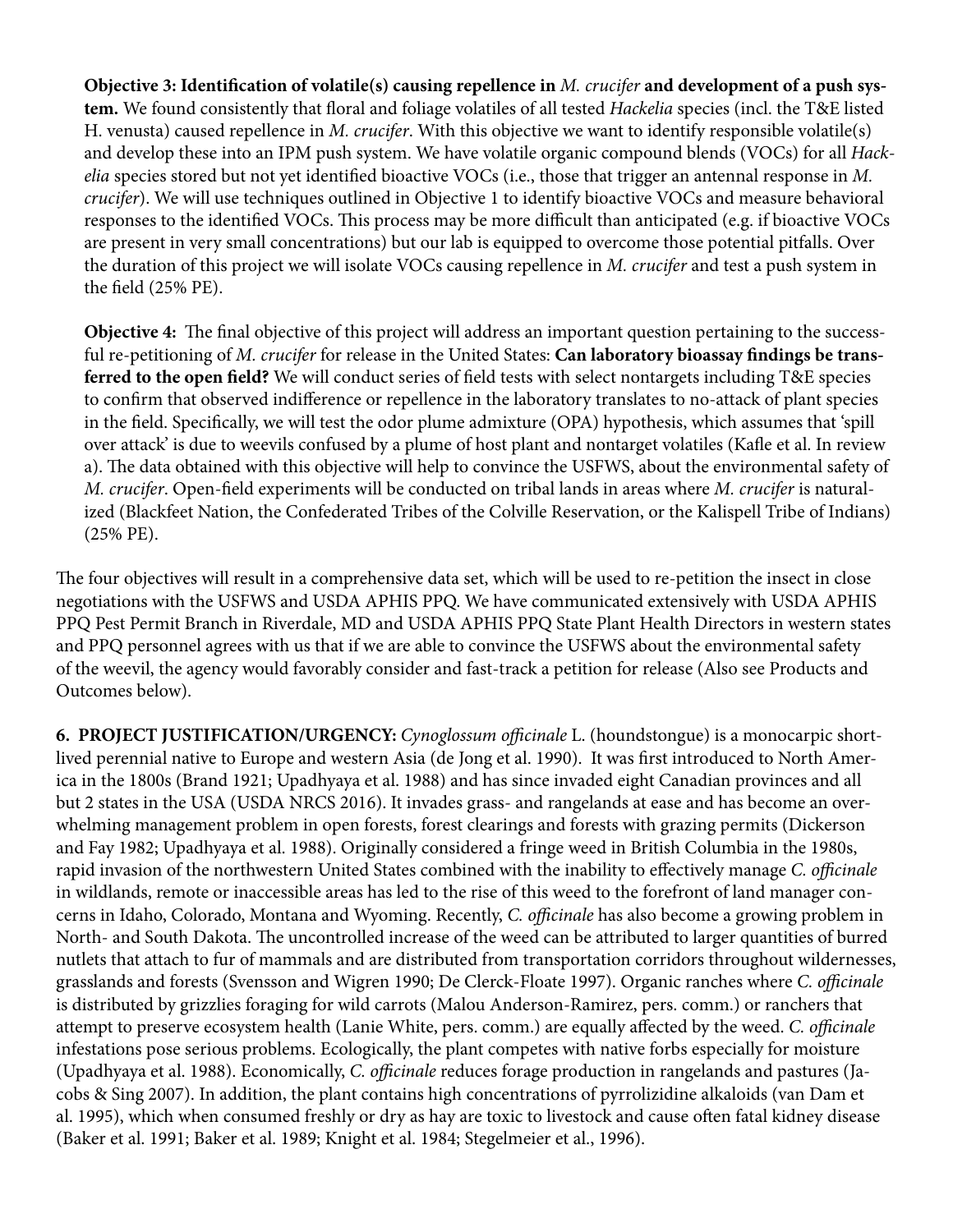Areawide sustained long term control of *C. officinale* using herbicides or mechanical means or both is economically infeasibly and pragmatically unachievable (DeClerck-Floate & Schwarz-länder 2002a; b). A program to develop classical biological control for *C. officinale* was initiated in 1987 (Hinz et al. 2007; Schwarzländer 1999). *Mogulones crucifer* (=*M. cruciger* Herbst, =**Ceutorhynchus cruciger** Herbst) is a root mining weevil native to Eurasia. The weevil typically has one generation per year in its native range but can have a partial second generation (Schwarzländer 1997). The experimental host range of *M. crucifer* has been studied between 1988 and 1996. In brief, the weevil has a broader fundamental host range but in choice tests prefers its sole known Eurasian field host (Jordan et al. 1993; Schwarzländer 1996). Based on these results, a petition for field release of *M. crucifer*  in the United States and Canada was submitted in 1996 to the Technical Advisory Group (TAG). Subsequently, the Canadian Biocontrol Review Committee approved the release of *M. crucifer* in Canada in 1997 following a favorable recommendation by TAG but approval for release in the United States was not granted because of the concern of the United States Fish and Wildlife Service (USFWS) over the environmental safety of the weevil with regard to native threatened and endangered listed (T&E) species (DeClerck-Floate & Schwarzländer 2002b). Additional no-choice and choice larval development test conducted between 2001-2004 showed that several native confamilial plants including 3 T&E species supported partial development of *M. crucifer* (Andreas 2004). Since its original release in 1997 in British Columbia, weevil populations have increased greatly and dispersed widely (De Clerck-Floate et al. 2005). *M. crucifer* has crossed the Canada-USA border and is spreading south and westward at approximately 12km (7.5miles) per year and its abundance is increasing rapidly (Winston 2011). Recent post-release monitoring studies in Canada showed however, that nontarget attack by *M. crucifer* on a native confamilial species sympatrically occurring with *C. officinale*, *Hackelia micrantha* (Eastw.) J.L. Gentry, can be explained by spillover (Catton et al. 2014; 2015). The authors also conclude that population level non-target impacts are highly unlikely to occur from this spillover as *M. crucifer* is unable to maintain populations on the nontarget (Catton et al. 2015; 2016). As is true for other biological weed control agents, the ecological host range of *M. crucifer* is narrower than its fundamental host range (De Clerck-Floate & Schwarzländer 2002b). The assessment of the host selection behavior, which is mediated by various sensory cues provides important data on the relative attractiveness of these ecologically at-risk nontarget species and thus, is useful in predicting the ecological host range (Wheeler & Schaffner 2013). For *M. crucifer* there is preliminary data that indicate that the host selection by this weevil is mediated by the VOCs emitted by its host plant *C. officinale* (Andreas et al. 2008a; b; Kafle 2016). The objective of this project is to assess nontarget attack risks of *M. crucifer* that take into account the early stages of the host selection behavior and its underlying phytochemical basis. In doing so, this project will elucidate the role that host finding may have in predicting the ecological host range of *M. crucifer*.

**Proposed action:** The behavioral host finding data collected for *M. crucifer* during the past three years and field data published by Catton et al. (2014; 2015; 2016), have greatly altered the scientific view on the environmental safety of *M. crucifer*, which is considered as extraordinarily successful in Canada but was considered an environmental threat in the United States. We propose to conduct series of host finding bioassays, underlying electrophysiological and phytochemical ecological experiments, and field experiments with critical native Boraginaceae species to document the environmental safety of the root weevil. With documented indifference (2 T&E species) and repellence (2 T&E species, Fig. 1), we believe that it is not only possible but likely that this research (including the remaining 5th T&E species) will produce data sufficiently convincing to re-petition *M. crucifer* for release in the United States. We will from the very onset of this project engage and interact with the USFWS. This would not only lead to sustained control of *C. officinale* in the USA but would also allow reversing some of the bias held by conservation biologists towards biological weed control.

7. **APPROACH: Plant and insect materials and common gardens.** After 19 years of effort we have for the first time successfully acquired seeds of the 5th T&E listed species Oreocarya crassipes (I.M. Johnst.). This species has never been subjected to any kind of testing. In addition we obtained seeds for 4 never tested native **Crypantha** species and **Adersonglossum virginianum** (L.) J.I. Cohen (syn: **Cynoglossum virginianum** L:), and some Eurasian close relatives of *C. officinale* in the genera *Cynoglossum, Rindera*, and *Solenanthus*. We also continue to maintain specimen of the remaining 4 T&E species and of the former native congeners of *C. officinale*. We will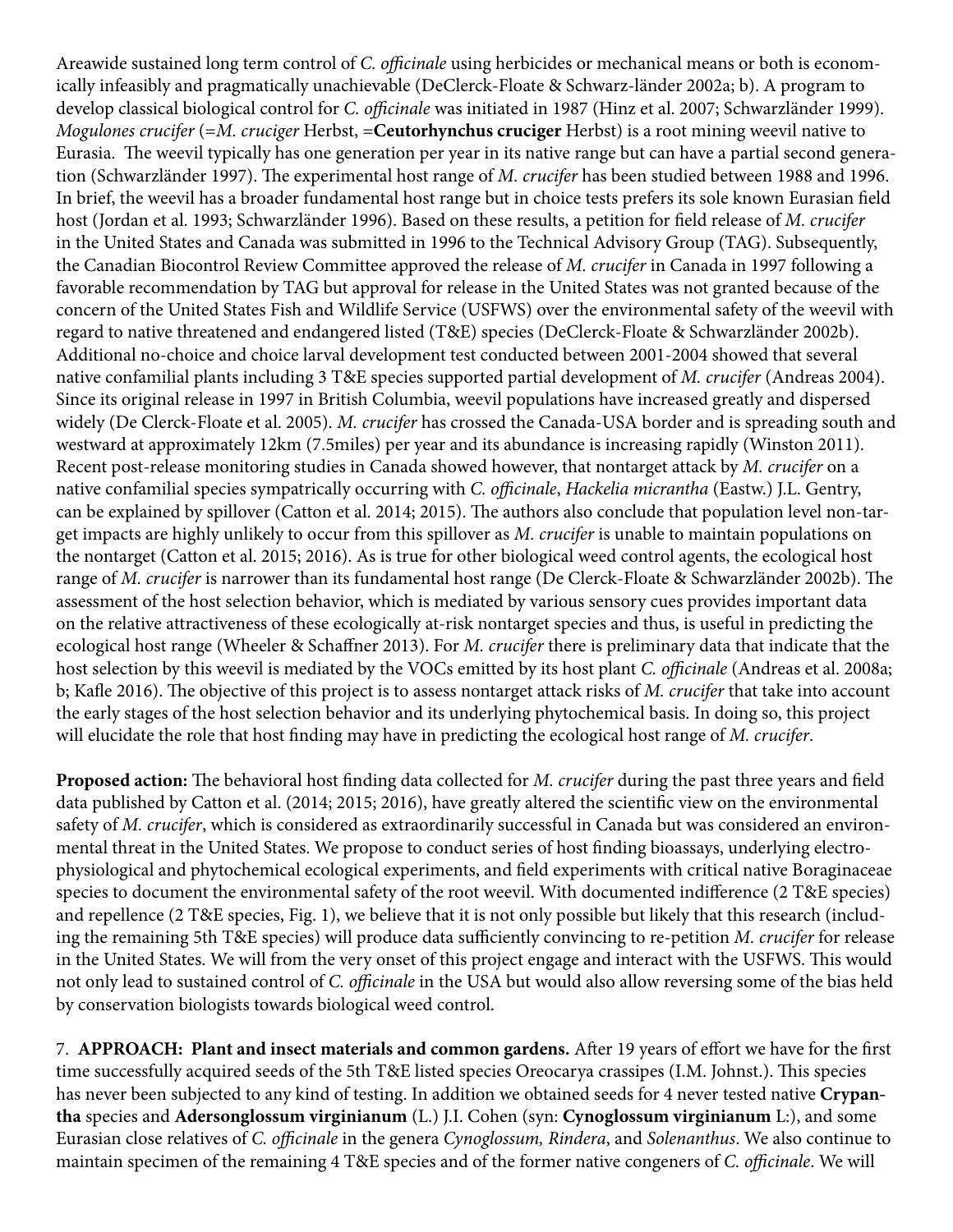propagate all plant species in pots and use plants for olfactorial bioassays and headspace foliage and floral VOC collections. We also will collect VOV headspace of T&E species at field sites in Washington State, Oregon, California and Texas. We maintain a lab colony of *M. crucifer* at the Univ. of Idaho for testing but have also identified field sites in northern Idaho to augment or colony if necessary. One of the advantages of a rearing colony is the availability of naïve females although we have shown that there is no difference in behavioral responses between naïve and experienced *M. crucifer* (Kafle et al. In review a). Field experiments will be conducted at sites with naturally occurring *M. crucifer* populations on tribal lands in Washington State at the Confederated Tribes of the Colville Reservation or the Kalispell Tribe of Indians or in Northern Montana at the Blackfeet Nation.



**Fig. 1** Proportion of time spent by female *Mogulones crucifer*  in each of four quadrants of a four-armed olfactometer arena using volatile headspace of one plant species in two quadrants (TP1 and TP2) and purified air in two quadrants (1 and 2). Differing letters on top of bars denote significant differences (n=20) (Categorical log linear model followed by single degree of freedom contrast analysis, p<0.05). Black bars, *Cynoglossum officinale*; Grey bars, test plant species; White bars, purified air. Tests were conducted with 10 confamilial nontarget species, including 4 T&E species. Attraction was only found in *C. officinale*, indifference or tendency to repellence in 7 plant species, and repellence in 3 *Hackelia* species. Other variables tested included the Initial Choice (IC) and Final Choice (FC) of females at the end of the 20 min trials and yielded very similar results (Kafle 2016).

**Objective 1: Behavioral responses of** *Mogulones crucifer* **to VOCs of rare, threatened and endangered North American and Eurasian confamilial plant species of** *C. officinale* **and their underlying electrophysiological phytochemical bases.** The techniques used for these tests have been developed during the last four years as part of a previous BCIP award to investigate the host finding behavior of the *C. officinale* seed weevil Mogulones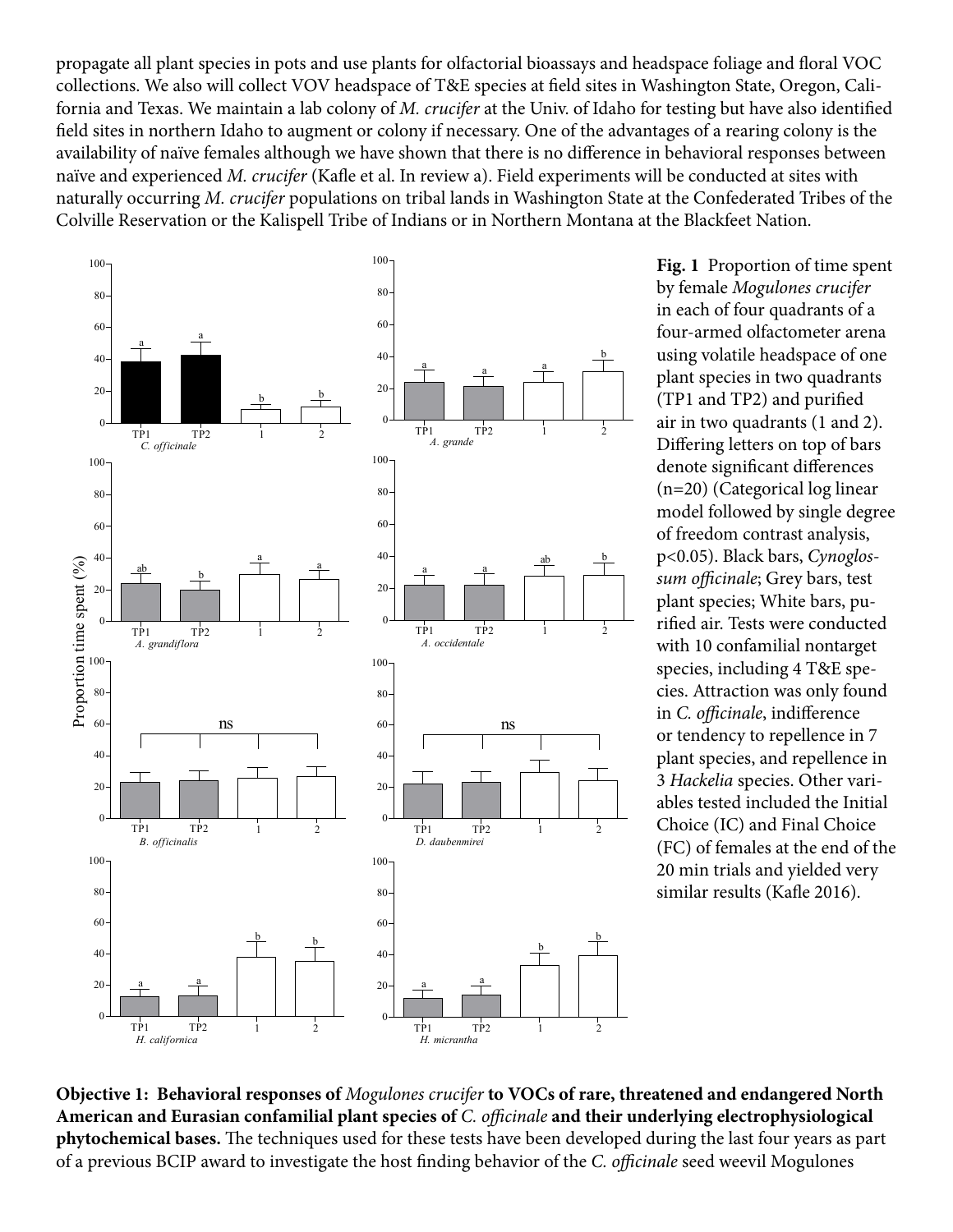borraginis (F.). The techniques were also used in 2014-2016 for tests with *M. crucifer* (Park et al. In review; Kafle et al. In review a; b). In brief, we conduct behavioral bioassays with greenhouse propagated and field collected headspace VOCs blends using a 4-armed circular olfactomter arena and measure the initial choice (IC), final choice (FC) and proportion of time spent in each of 4 quadrants during 20-minute bioassays with individual *M. crucifer* females (Vet et. al. 1983). Data will be analyzed using χ2 tests followed by logistic regression, log linear categorical models, and generalized linear mixed models. We will conduct gas chromatography mass spec-trometry (GC-MS) of foliage and floral VOC blends of respective plant species to identify VOC composition relative concentrations for species and individuals among species (greenhouse propagated vs field collected). We will conduct gas chromatography electro-antennodetection experiments coupled with flame ionization detection (GC-EAD/FID) to identify bioactive volatile organic compounds (those that cause a reaction in insect antennae) in select plant species. Based on GC-EAD/FID data, principal component analyses (PCA) will be conducted to separate plant species the weevil has no ability of identifying as potential hosts (Kafle 2016). We will conduct two separate sets of experiments based on foliar and floral VOCs and we expect albeit largely differing VOC compositions, similar behavioral results (Kafle et al. In review a). For a more detailed and technical description methodological approaches used, we would happily forward write-ups to the panel at any time **(25% Project Effort, PE).**

**Objective 2: Assessment of the stability of** *M. crcucifer - C. officinale* **host fidelity over generations depending on feeding history.** We have demonstrated host specific behavioral responses for *M. crucifer* using a set of 10 confamilial plant species including 4 of the 5 T&E and we are able to pinpoint that one VOC unique to *C. officinale,* methyl isolvalerate, may largely responsible for this host fidelity. We will test the strength of the observed host fidelity with regard to the feeding experience of *M. crucifer*. This objective will also be used to study the genetic basis for the observed host-fidelity using next generation genetic techniques (collaborative project with Univ. of Idaho Ph.D. student Amanda Stahlke). We will test behavioral responses of naïve *M. crucifer* females using a subset of plant species as described in Objective 1. We will then rear half-sibling lines of those females on *C. officinale*, a sympatric Eurasian confamilial not known to be a field host of *M. crucifer* but easily supporting its development (*Borago officnalis* L.). We will also rear half-sibling lines on a North American nontarget species that supports development of the weevil *Hackelia micrantha* (Eastw.) J.L. Gentrya. We will rear half-sibling lines for 4-5 generations (Parental to F4 generation) and test behavioral responses and biological traits (fecundity and fertility) of *M. crucifer* for each generation and each host plant. All weevils will be individually stored following behavioral bioassays for genetic analyses. We hypothesize that regardless of the host plant species, Parental – F4 female *M. crucifer* will maintain their specific host fidelity. We will rear all weevils on greenhouse propagated plants of each of the three plant species under identical environmental conditions. This is a laborious objective. However, we believe that the quality of data obtained will justify the amount of work outlined. The heritable stability of behavioral host fidelity has to our knowledge been rarely tested in a classical biological weed control program. We expect the findings to be particularly insightful and convincing **(25% PE)**.

**Objective 3: Identification of volatile organic compounds responsible for** *M. crucifer* **repellence and development of a semiochemical based push system.** Our current data strongly indicates *M. crucifer* repellence to foliage headspace VOC blends of 3 North American *Hackelia* species tested including the T&E species *Hackelia*  venusta (Piper) H. St. John. Similarly, we found repellence in Mogulones borraginis towards floral headspace VOCs of 2 *Hackelia* species (Park et al. in Review). We want to identify VOCs in foliar and/or floral *Hackelia*  speciesVOC blends that trigger repellence behavior in *M. crucifer*. To do so, we use techniques described in Kafle (2016) and under Objective 1 of this proposal. We have conducted gas chromatography mass spectrometry (GC-MS) for foliage and floral volatiles of several individuals of 3 *Hackelia* species but will add more field collected samples. We will conduct gas chromatography electro-antennodetection tests coupled with flame ionization detection (GC-EAD/FID) using *Hackelia* spp VOC blends to identify bioactive VOCs assuming that these compounds may play a role in the observed repellence. We will then acquire pure compounds, as we have done for *C. officinale*, and test behavioral responses of *M. crucifer* to these compounds. We are aware that repellence may not necessarily be caused by a specific compound but a blend of VOCs and/or that GC-MS may not detect bioactive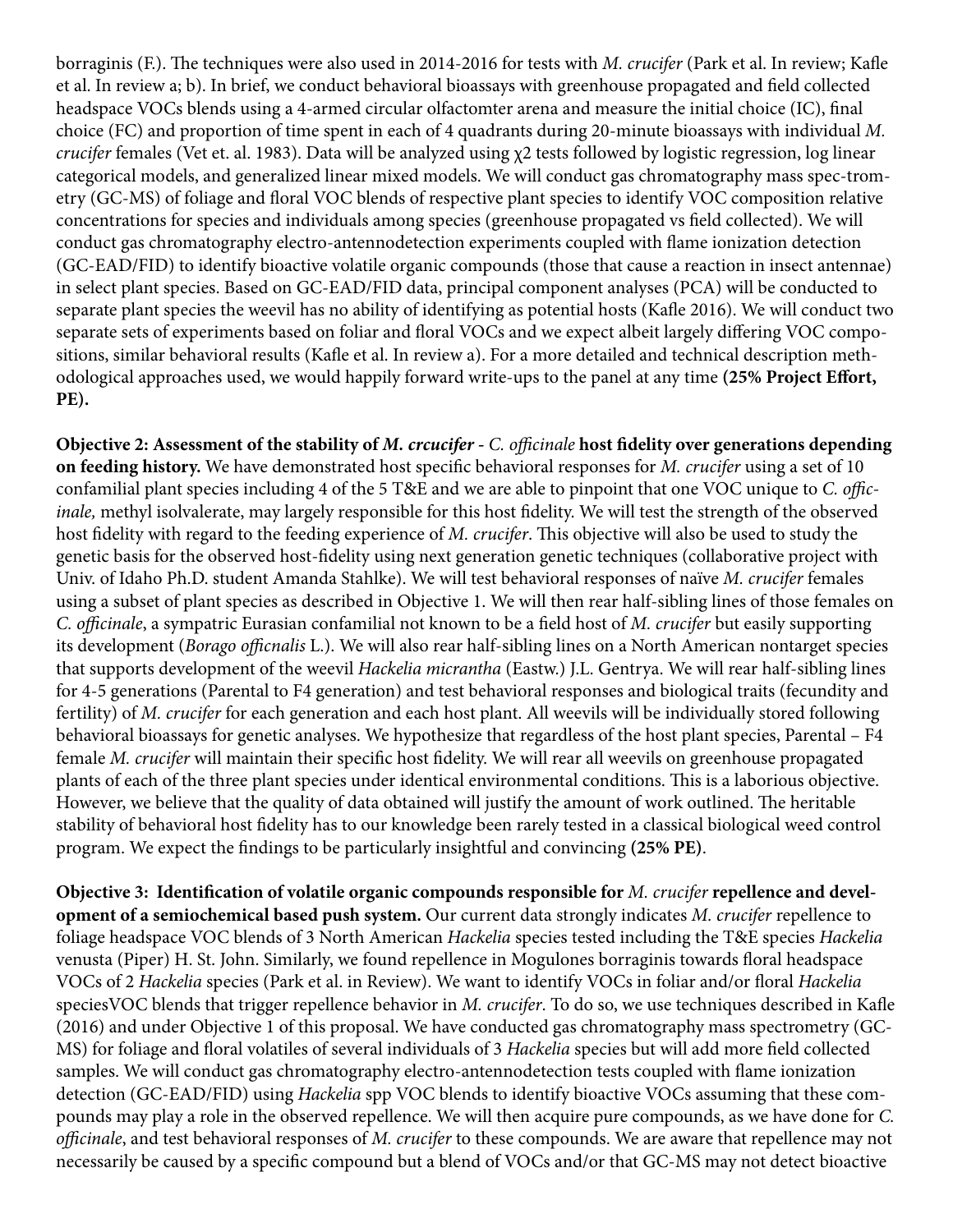VOCs that are present in very small concentrations. In the latter case, while laborious, we possess the instrumentation and methodologies to identify small concentration bioactive VOCs. Identified repelling VOCs will be tested in common garden experiments for their efficacy with exposed and manipulated (visible but odorless) *C. officinale* plants. We would make this push system available as additional safeguard **(25% PE)**.

**Objective 4: Transferability of behavioral host finding responses from the laboratory to the field.** Open field tests will be designed to test observed indifference and repellence patterns of *M. crucifer* with regard to select native nontarget species. In these sunray-style plot designs, *M. crucifer* will be released at a central point and movement and potential attack of nontargets at various distances will be measured in the presence and absence of the host plant *C. officinale*. We hypothesize that nontarget attack will categorically not occur in the absence of *C. officinale*. Other plot designs will be used to test at what minimum distance 'spill over attack' (i.e., attack of a nontarget plant in the proximity of *C. officinale*) will occur. Specifically, we will test how an odor plume admixture (OPA) (Kafle et al. in Review) may cause 'spill over' attack. For this objective we intend to use at least 2 of the 5 T&E Boraginaceae species that can easily be propagated (*Amsinckia grandiflora* (A. Gray) Kleeb. ex Green and Plagiobothrys strictus (Greene) I.M. Johnston) in order to provide more compelling data on the environmental safety of *M. crucifer*. Set design experiments will be conducted in common gardens, in a large greenhouse at the University of Idaho, and in areas where *M. crucifer* is naturalized on tribal lands in northern Montana and/ or northern Washington State (i.e., the Blackfeet Nation, Confederated Tribes of the Colville, or Kalispell Tribe of Indians Reservations) **(25% PE)**.

**8. EXPECTED PRODUCTS AND OUTCOMES:** The data generated in this project will be used to prepare a new petition to the Technical Advisory Group (TAG) for the release of *Mogulones crucifer* in the United States. The data will be summarized in a M.S. and a Ph.D. thesis of two current graduate students at the University of Idaho (Jessica Fung and Karuna Nepal) and be published in 5 refereed journal articles on 1) the behavioral responses of *M. crucifer* to closely related Eurasian and North American confamilials, 2) VOCs causing repellence in *M. crucifer* and their use in IPM push systems, 3) the strength of early host finding host fidelity in *M. crucifer*, 4) odor plume admixture as a mechanism explaining transitory nontarget attack in biological weed control, and 5) a review/opinion article on the *Cynoglossum officinale* biological control program with regard to the relative importance of the fundamental and ecological host ranges of biocontrol agents. We also will write a manual in the USFS FHTET biocontrol manual series entitled **'Biology and Biocontrol of Houndstongue.'**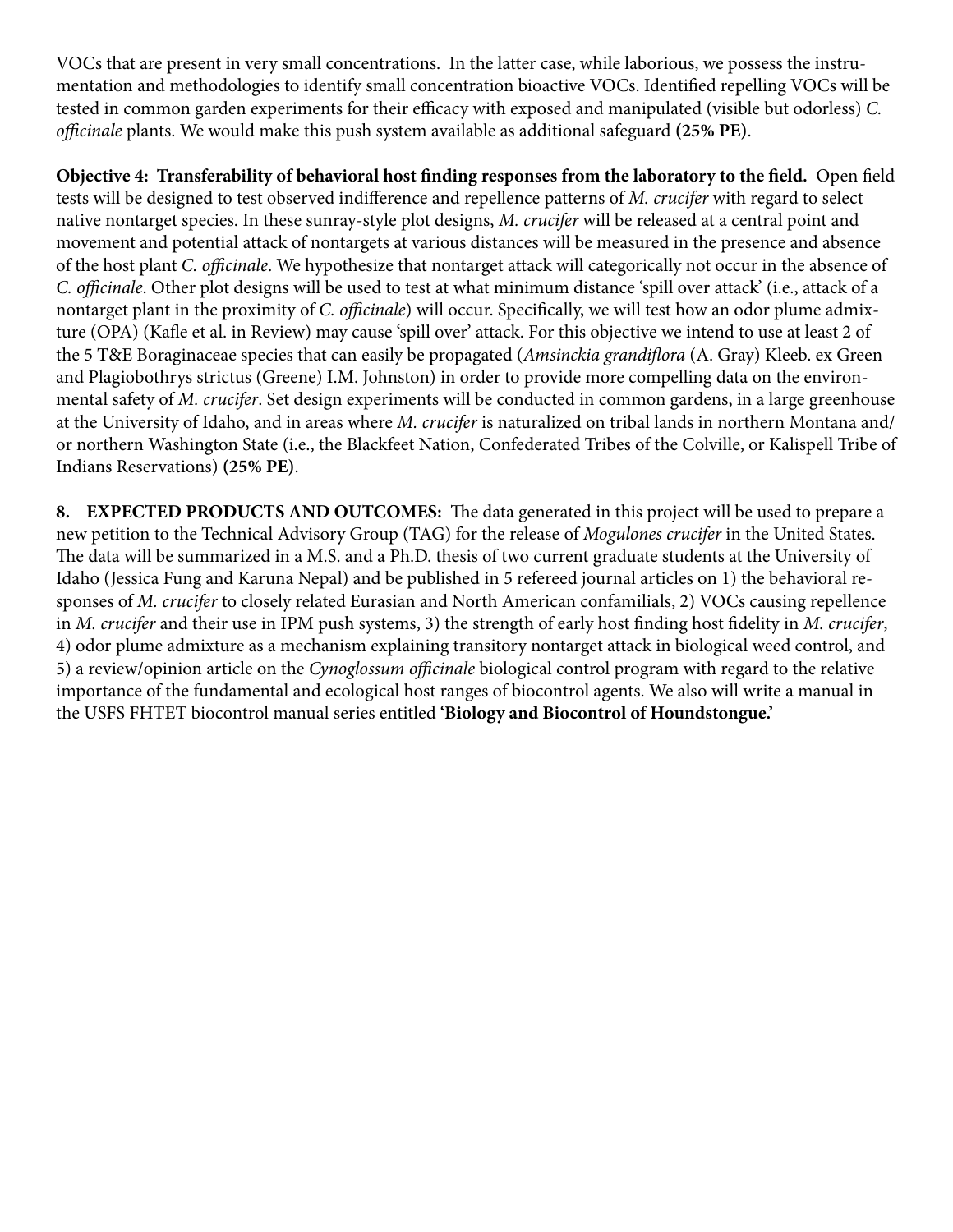## **APPENDIX I – Workflow/load and timeline**

**Workflow/load:** To accomplish the work proposed in the four objectives outlined above, the University of Idaho will split responsibilities between a current Ph.D. graduate student (Jessica Fung) and a M.S. student (Karuna Nepal). The BLM (Joey Milan) has pledged to provide additional support in addition to the funds sought with this proposal to enable successful graduation of both students and accomplishment of all work items outlined above. The University of Idaho will dedicate 0.4 FTE of Research Support Scientist (Brad Harmon) effort and 0.20 FTE of Principal Investigator effort (Schwarzländer) to this project. A Ph.D. student in the University of Idaho's Evolutionary Biology and Computational Biology Program (Amanda Stahlke) will teamwork with Jessica Fung on Objective 2. In addition, the graduate students will be assisted by Environmental Science Undergraduate Seniors who will work on sub-objectives as part of their senior research projects. Finally, the graduate student will be supported during the summer months of each study year by a full time student worker. Combined, this is a large human resource investment that should be sufficient to complete the objective set forth above.

# **Proposed timeline:**

| 2017       |            |                                                                                                       |                                                                                                |                                                        |                                                                                                |            |            |                 |                 |            |            |
|------------|------------|-------------------------------------------------------------------------------------------------------|------------------------------------------------------------------------------------------------|--------------------------------------------------------|------------------------------------------------------------------------------------------------|------------|------------|-----------------|-----------------|------------|------------|
| <b>JAN</b> | <b>FEB</b> | <b>MAR</b>                                                                                            | <b>APR</b>                                                                                     | <b>MAY</b>                                             | <b>JUN</b>                                                                                     | <b>JUL</b> | <b>AUG</b> | <b>SEP</b>      | <b>OCT</b>      | <b>NOV</b> | <b>DEC</b> |
|            |            |                                                                                                       | Objective 1 - Behavioral bioassays, chemicals and ecological, electrophysiological experiments |                                                        |                                                                                                |            |            |                 |                 |            |            |
|            |            |                                                                                                       | Objective 2 - Strength and evolutionary stability of host fidelity<br>BM <sub>2</sub>          |                                                        |                                                                                                |            |            |                 |                 |            |            |
|            |            |                                                                                                       |                                                                                                | Objective 3 - Repellance push system<br>BM3            |                                                                                                |            |            |                 |                 |            |            |
|            |            |                                                                                                       |                                                                                                | Objective 4 - Common garden and open field experiments |                                                                                                |            |            |                 |                 |            |            |
|            | 2018       |                                                                                                       |                                                                                                |                                                        |                                                                                                |            |            |                 |                 |            |            |
| <b>JAN</b> | <b>FEB</b> | <b>MAR</b>                                                                                            | <b>APR</b>                                                                                     | <b>MAY</b>                                             | <b>JUN</b>                                                                                     | <b>JUL</b> | <b>AUG</b> | <b>SEP</b>      | <b>OCT</b>      | <b>NOV</b> | <b>DEC</b> |
|            |            |                                                                                                       |                                                                                                |                                                        | Objective 1 - Behavioral bioassays, chemicals and ecological, electrophysiological experiments |            |            |                 |                 |            |            |
|            |            |                                                                                                       |                                                                                                |                                                        | Objective 2 - Strength and evolutionary stability of host fidelity                             |            |            |                 | BM4             |            |            |
|            |            |                                                                                                       |                                                                                                |                                                        | Objective 3 - Repellance push system                                                           |            |            |                 | BM <sub>5</sub> |            |            |
|            |            |                                                                                                       | Objective 4 - Common garden and open field experiments                                         |                                                        |                                                                                                |            |            |                 |                 |            |            |
|            |            |                                                                                                       |                                                                                                |                                                        | 2019                                                                                           |            |            |                 |                 |            |            |
| <b>JAN</b> | <b>FEB</b> | <b>MAR</b>                                                                                            | <b>APR</b>                                                                                     | <b>MAY</b>                                             | <b>JUN</b>                                                                                     | <b>IUL</b> | <b>AUG</b> | <b>SEP</b>      | <b>OCT</b>      | <b>NOV</b> | <b>DEC</b> |
|            |            | Objective 1 - Behavioral bioassays, chemicals and ecological, electrophysiological experiments<br>BM1 |                                                                                                |                                                        |                                                                                                |            |            |                 |                 |            |            |
|            |            |                                                                                                       | Objective 2 - Strength and evolutionary stability of host fidelity                             |                                                        |                                                                                                |            |            | BM <sub>6</sub> |                 |            |            |
|            |            |                                                                                                       | Objective 3 - Repellance push system                                                           |                                                        |                                                                                                |            |            | BM7             |                 |            |            |
|            |            |                                                                                                       | Objective 4 - Common garden and open field experiments                                         |                                                        |                                                                                                |            |            |                 | BM <sub>8</sub> |            |            |
| 2020       |            |                                                                                                       |                                                                                                |                                                        |                                                                                                |            |            |                 |                 |            |            |
|            |            |                                                                                                       |                                                                                                |                                                        |                                                                                                |            |            |                 |                 |            |            |
| <b>JAN</b> | <b>FEB</b> | <b>MAR</b>                                                                                            | <b>APR</b>                                                                                     | <b>MAY</b>                                             | <b>JUN</b>                                                                                     | <b>IUL</b> | <b>AUG</b> | <b>SEP</b>      | <b>OCT</b>      | <b>NOV</b> | <b>DEC</b> |
|            |            |                                                                                                       |                                                                                                |                                                        | Objective 1 - Behavioral bioassays, chemicals and ecological, electrophysiological experiments |            |            |                 |                 |            | BM9        |
|            |            |                                                                                                       |                                                                                                |                                                        | Objective 2 - Strength and evolutionary stability of host fidelity                             |            |            |                 | <b>BM10</b>     |            |            |
|            |            |                                                                                                       |                                                                                                |                                                        | Objective 3 - Repellance push system                                                           |            |            |                 | <b>BM11</b>     |            |            |

Anticipated project period is **04/01/2017-12/31/2020**. Benchmarks (BM) as follows: **BM1**, Summary of behavioral response data with new set of critical plant species; **BM2**, Testing parental generation and successful rearing of F1 lines on hosts/non hosts; **BM3**, Analysis of *Hackelia* volatile blends; **BM4**, Testing F1 lines, rearing F2 lines; **BM5**, Identification of bioactive compounds; **BM6**, Testing F2 lines, rearing F3 lines; **BM7**, Testing push system; **BM8**, Summary of common garden and field experiments; **BM9**, Final project report to USFS FHTET,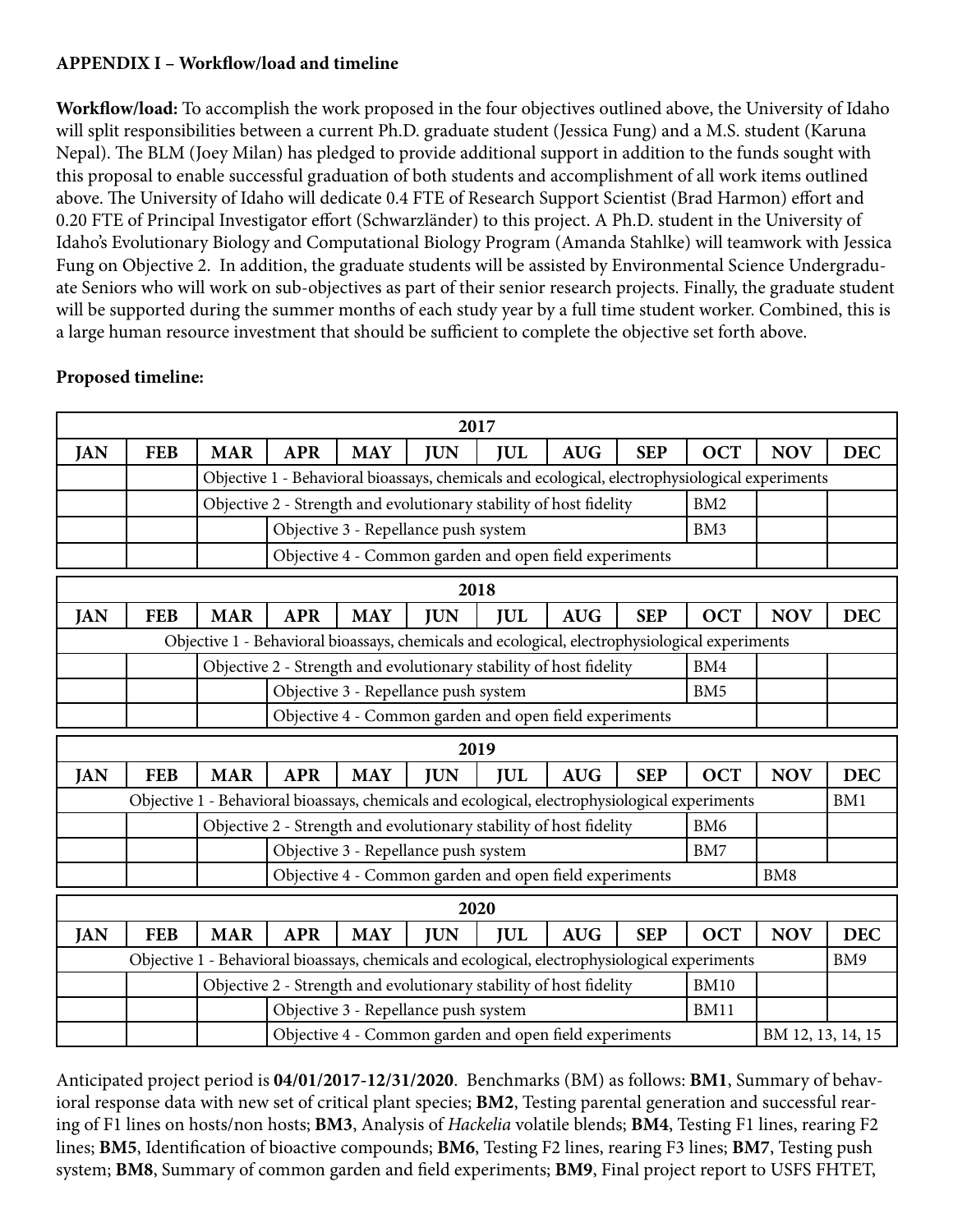Submission of article on behavioral responses and underlying chemical processes; **BM10**, Submission of articles on strengths of host fidelity and genetic basis for host finding host specificity; **BM11**, Submission of article on a repellence system confusing/repelling *M. crucifer*; **BM12**, Submission of article on transferability of host finding results to field, **BM13**, Submission of houndstongue biocontrol project saga, **BM14**, Submission of petition to TAG; **BM15**, preparation of houndstongue FHTET biocontrol manual.

# **APPENDIX II - References**

Andreas J, Schwarzländer M, Ding H & Eigenbrode S (2008a) Post-release nontarget monitoring of *Mogulones cruciger*, a biological control agent released to control *Cynoglossum officinale* in Canada: XII International Symposium on Biological Control of Weeds (ed. by MH Julien, R Sforza, MC Bon, HC Evans & PE Hatcher) CAB International, pp. 75-82.

Andreas JE (2004) Nontarget Effects of *Mogulones cruciger* Herbst (Coleoptera: Curculionidae), a Biocontrol Agent Released to Control Houndstongue in Canada. University of Idaho.

Andreas JE, Schwarzländer M & De Clerck-Floate R (2008b) The occurrence and potential relevance of post-release, nontarget attack by *Mogulones cruciger*, a biocontrol agent for *Cynoglossum officinale* in Canada. Biological Control 46(3): 304-311.

Baker DC, Pfister JA, Moyneux RJ & Kechele P (1991) *Cynoglossum officinale* toxicity in calves. Journal of Comparative Pathology 104(4): 403-410.

Baker DC, Smart RA, Ralphs M & Molyneux RJ (1989) Hound's-tongue (*Cynoglossum officinale*) poisoning in a calf. JAVMA, Clinical Reports 194(7): 929-930.

Brand A. 1921. Cynoglossum. In "Das Pflanzenreich" (H. G. A. Engler, Ed.), Vol. IV, Part 252, pp. 114-153. Engelmann, Berlin.

Catton HA, Lalonde RG & De Clerck-Floate RA (2014) Differential host-finding abilities by a weed biocontrol insect create within-patch spatial refuges for nontarget plants. Environmental Entomology 43(5): 1333-1344.

Catton HA, Lalonde RG & De Clerck-Floate RA (2015) Nontarget herbivory by a weed biocontrol insect is limited to spillover, reducing the chance of population-level impacts. Ecological Applications 25(2): 517–530.

Catton HA, Lalonde RG, Buckley YM, De Clerck-Floate RA (2016) Biocontrol insect impacts population growth of its target plant species but not an incidentally used nontarget. Ecosphere 7(5): e01280. http://dx.doi. org/10.1002/ecs2.1280

De Clerck-Floate R & Schwarzländer M (2002a) *Cynoglossum officinale* L., Houndstongue (Boraginaceae): Biological Control Programmes in Canada 1981-2000 (ed. by PG Mason & JT Huber) CABI Publishing, Oxon, UK, pp. 337-342.

De Clerck-Floate R & Schwarzländer M (2002b) Host specificity of *Mogulones cruciger* (Coleoptera: Curculionidae), a biocontrol agent for houndstongue (*Cynoglossum officinale*), with emphasis on testing of native North American Boraginaceae. Biocontrol Science and Technology 12(3): 293-306.

De Clerck-Floate R, Wikeem B & Bourchier R (2005) Early establishment and dispersal of the weevil, *Mogulones cruciger* (Coleoptera: Curculionidae) for biological control of houndstongue (*Cynoglossum officinale*) in British Columbia, Canada. Biocontrol Science and Technology 15(2): 173-190.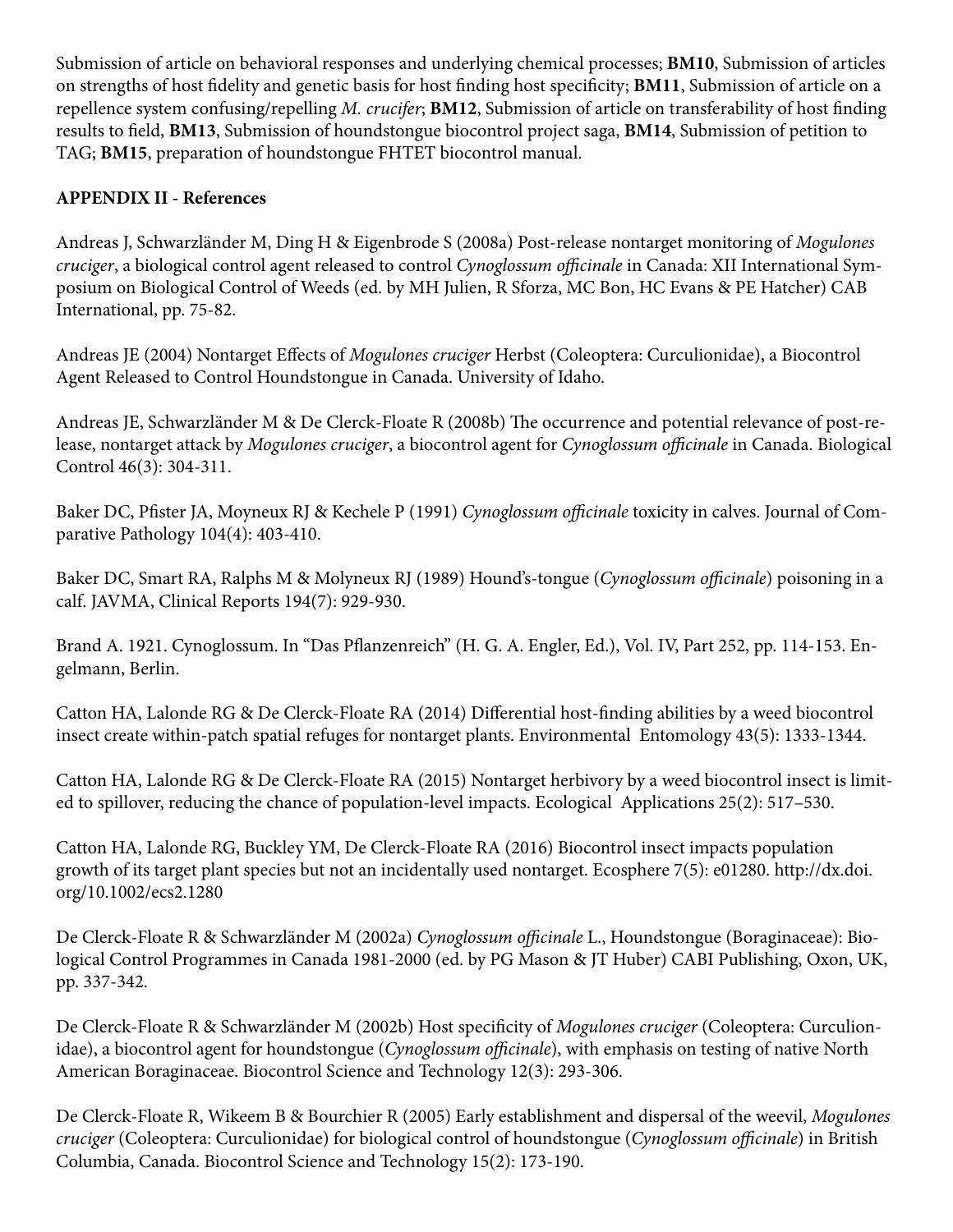De Jong TJ, Klinkhamer PG & Boorman L (1990) *Cynoglossum officinale* L. The Journal of Ecology 78(4): 1123- 1144.

DeClerck-Floate R (1997) Cattle as dispersers of hound's-tongue on rangeland in southeastern British Columbia. Journal of Range Management 50(3): 239-243.

De Clerck-Floate R, Wikeem B & Bourchier R (2005) Early establishment and dispersal of the weevil, *Mogulones cruciger* (Coleoptera: Curculionidae) for biological control of houndstongue (*Cynoglossum officinale*) in British Columbia, Canada. Biocontrol Science and Technology 15(2): 173-190.

Dickerson JR & Fay JK (1982) Biology and control of houndstongue (*Cynoglossum officinale*). Proceeding of Western Society of Weed Science. 35: 83-85.

Hinz HL, Cortat G, Muffley B & Rapo C (2007) Biological control of houndstongue, *Cynoglossum officinale*. Annual Report, CABI BioScience, Switzerland Centre, CAB International.

Hinz HL, Schwarzländer M, Gassmann A & Bourchier RS (2014) Successes We May Not Have Had: A Retrospective Analysis of Selected Weed Biological Control Agents in the United States. Invasive Plant Science and Management 7(4): 565-579.

Jacobs J & Sing S (2007) Ecology and management of houndstongue (*Cynoglossum officinale* L.). Invasive Species Technical Note No. MT-8, Natural Resources Conservation Service, United States Department of Agriculture.

Jordan T, Schwarzländer M, Tosevski I & Freese A (1993) Ceutorhynchus cruciger Herbst (Coleoptera, Curculionidae): a candidate for the biological control of hound's-tongue (*Cynoglossum officinale* L., Boraginaceae) in Canada. Unpublished Final Report. International Institute of Biological Control.

Kafle B. (2016) Olfaction mediated host selection in a specialist weevil used for biological control of an invasive plant. MS Thesis, University of Idaho 151pp.

Kafle B, Schaffner U, Eigenbrode SE & Schwarzländer M. a. Behavioral responses of *Mogulones crucifer* to volatiles of *Cynoglossum officinale* and rare, threatened and endangered confamilial plant species. Conservation Biology. In review.

Kafle B, Schaffner U, Eigenbrode SE & Schwarzländer M. b. Electrophysiological responses of the root-mining weevil *Mogulones crucifer* to volatiles emitted by its filed host *Cynoglossum officinale* explain host plant discrimination. Journal of Chemical Ecology. In review.

Knight AP, Kimberling CV, Stermitz FR & Roby MR (1984) *Cynoglossum officinale* (hound's-tongue)--a cause of pyrrolizidine alkaloid poisoning in horses. Journal of the American Veterinary Medical Association 185(6): 647- 650.

Park I, Eigenbrode SE, Schaffner U & Schwarzländer M. A simple approach to simultaneously evaluate behavioral responses of insect herbivores to olfactory and visual plant cues in bioassays: double stacked y-tube device (D-SYD) and portable volatile collection system (PVCS). Methods in Ecology and Evolution. In review.

Schwarzländer M (1996) Supplemental Final Report. Investigatings on *Mogulones cruciger* Hbst. (Coleoptera, Curculionidae), a candidate for the biological control of hound's-tongue (*Cynoglossum officinale* L. Boraginaceae) in Canada. Unpublished Final Report. International Institute of Biological Control.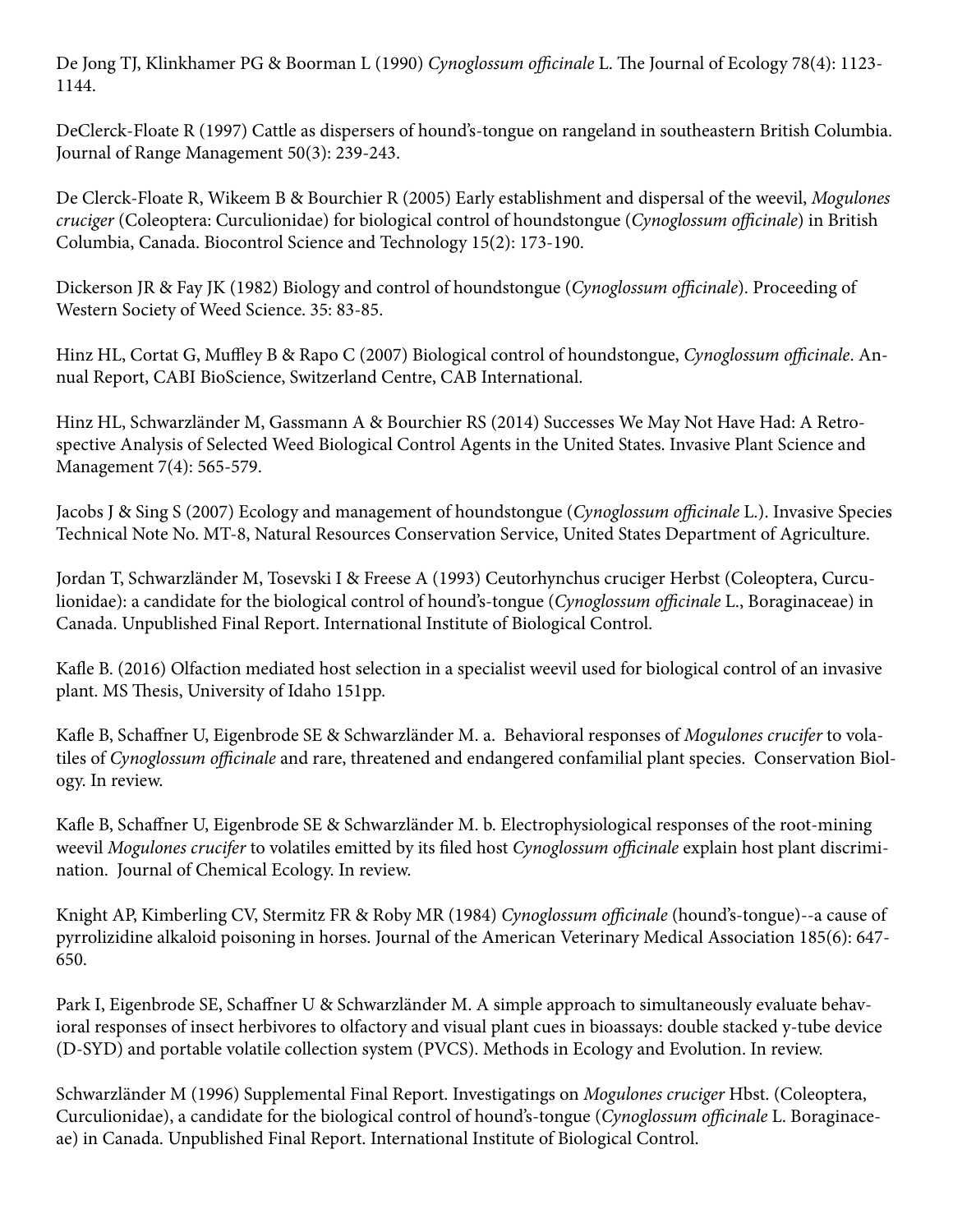Schwarzländer M (1997) Bionomics of *Mogulones cruciger* (Coleoptera: Curculionidae), a below-ground herbivore for the biological control of hound's-tongue. Environmental Entomology 26(2): 357-365.

Schwarzländer M (1999 ) Below-ground Herbivory in the Monocarpic Short-lived Perennial *Cynoglossum officinale* L. and Its Relevance to Biological Weed Control, Ph.D Thesis: Aus dem Zoologischen Institut, Christian-Albrechts-Universitaet zu Kiel.

Stegelmeier BL, Gardner DR, James LF & Molyneux RJ (1996) Pyrrole detection and the pathologic progression of *Cynoglossum officinale* (houndstongue) poisoning in horses. Journal of Veterinary Diagnostic Investigation 8(1): 81-90.

Svensson R & Wigren M (1990) History and biology of *Cynoglossum officinale* in Sweden. Svensk Botanisk Tidskrift. 84: 393-406.

Upadhyaya MK, Tilsner HR & Pitt MD (1988) The Biology of Canadian Weeds.: 87. *Cynoglossum officinale* L. Canadian Journal of Plant Science 68(3): 763-774.

USDA (2010) Plant Protection and Quarantine Pest Alert for *Mogulones cruciger*. http://www.aphis.usda.gov/ publications/plant\_health/content/printable\_version/Mogulones\_Cruciger.pdf.

USDA-NRCS (2016) United States Department of Agriculture-Natural Resourcess Conservation Services, Plant database. http://plants.usda.gov/core/profile?symbol=cyof.

van Dam NM, Witte L, Theuring C & Hartmann T (1995) Distribution, biosynthesis and turnover of pyrrolizidine alkaloids in *Cynoglossum officinale*. Phytochemistry 39(2): 287-292.

Vet LE, Lenteren Jv, Heymans M & Meelis E (1983) An airflow olfactometer for measuring olfactory responses of hymenopterous parasitoids and other small insects. Physiological Entomology 8(1): 97-106.

Wheeler GS & Schaffner U (2013) Improved understanding of weed biological control safety and impact with chemical ecology: a review. Invasive Plant Science and Management 6(1): 16-29.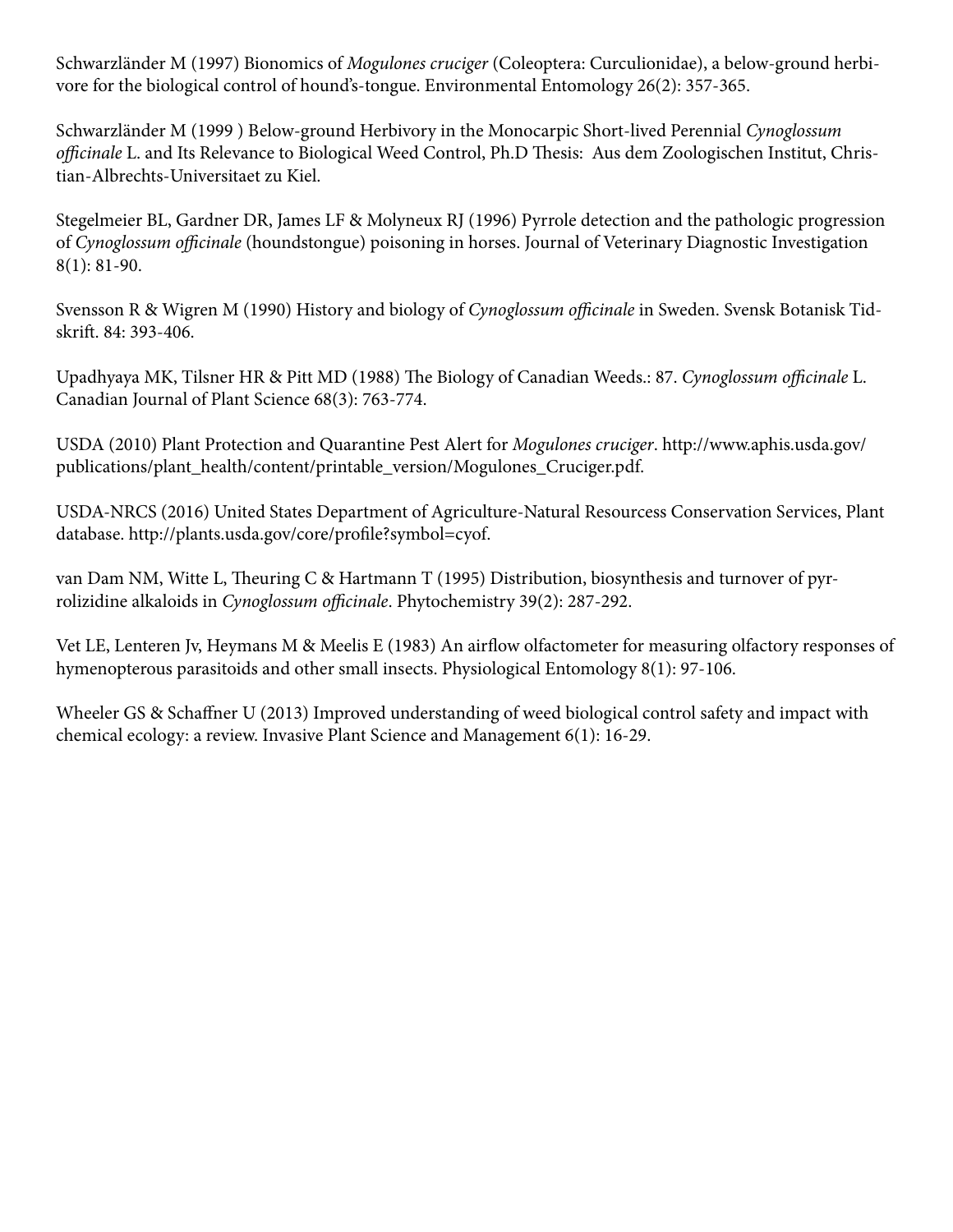### **APPENDIX III - Budget estimates**

| Year 1                                                                                                                                                                                                                                                            | University of Idaho<br><b>Matching Funds</b>                                     | Funds provided by<br><b>USFS FHP FHTET</b> |
|-------------------------------------------------------------------------------------------------------------------------------------------------------------------------------------------------------------------------------------------------------------------|----------------------------------------------------------------------------------|--------------------------------------------|
| SALARY AND FRINGE (Ph.D. student)<br>12 months graduate Research Assistantship (@ \$2,333/<br>$month$ ) + 2.0% fringe/benefit                                                                                                                                     |                                                                                  | \$28,000.00<br>\$560.00                    |
| SALARY AND FRINGE (PI Schwarzländer)<br>1.5% FTE (base \$86,860) (\$1,303) and 31.1%<br>fringe/benefits (\$405)                                                                                                                                                   |                                                                                  | \$1,303.00<br>\$405.00                     |
| <b>OPERATIONAL EXPENSES</b><br>Field supplies and laboratory consumables, soil media and<br>partial support for bench fees for space in greenhouse for plant<br>propagation                                                                                       |                                                                                  | \$572.00                                   |
| <b>TRAVEL</b><br>Reimbursement for vehicle mileage for travel to hound-<br>stongue field and SIMP sites $@$ \$0.54/mile for 4,000 miles<br>$(\$2,160)$                                                                                                            |                                                                                  | \$2,160.00                                 |
| <b>EQUIPMENT</b><br>Laptop computer and/or digital media (\$1,000)                                                                                                                                                                                                |                                                                                  | \$1,000.00                                 |
| <b>COST SHARING</b><br>Salary PI Schwarzlaender \$5,715 + \$1,778 (31.1%) fringe/<br>benefits, salary Research Support Scientist Harmon \$3,353 plus<br>\$1,372 (40.9%) fringe/benefits, F&A on salaries and fringe/bene-<br>fits \$5,758, UI waived F&A \$16,024 | \$5715.00<br>\$1,778.00<br>\$3,353.00<br>\$1,372.00<br>\$5,758.00<br>\$16,024.00 |                                            |
| <b>SUBTOTALS</b>                                                                                                                                                                                                                                                  | \$34,000.00                                                                      | \$34,000.00                                |

## **Budget Justification Year 1:**

**Salaries:** 12 months graduate Research Assistantship (RA) @ \$2,333/month and 2.0% fringe/benefits (\$28,000 and \$560, respectively);

**Salaries:** 1.5% PI salary (base: \$86,860) and 31.1% fringe/benefits (\$1,303 and \$405, respectively);

**Operational Expenses:** Field supplies and laboratory consumables, soil media and partial support for bench fees for space in greenhouse for plant propagation (\$572);

**Travel:** Partial reimbursement for repeated field trips travel to field sites throughout ID @ \$0.54 per mile for approximately 4,000 miles (\$2,160);

**Equipment:** Laptop computer/iPad/tablet or digital media (\$1,000);

**University of Idaho Cost Sharing:** Waived Indirect Costs @ 47.13%\* (\$16,024); and partially matched salary of Research Support Scientist Harmon @ \$3,353 salary and \$1,372 fringe and Principal Investigator Schwarzlaender @ \$5,715 salary and \$1,778 fringe (\$12,218). Plus Indirect Costs on shared salaries (\$5,758) for a total of \$34,000. \*Please note 47.13% is a blend of the 46% UI federally negotiated rate from 4/2017 to 6/2017 and the 47.5% federally negotiated rate from 7/1/2017 to 3/2017.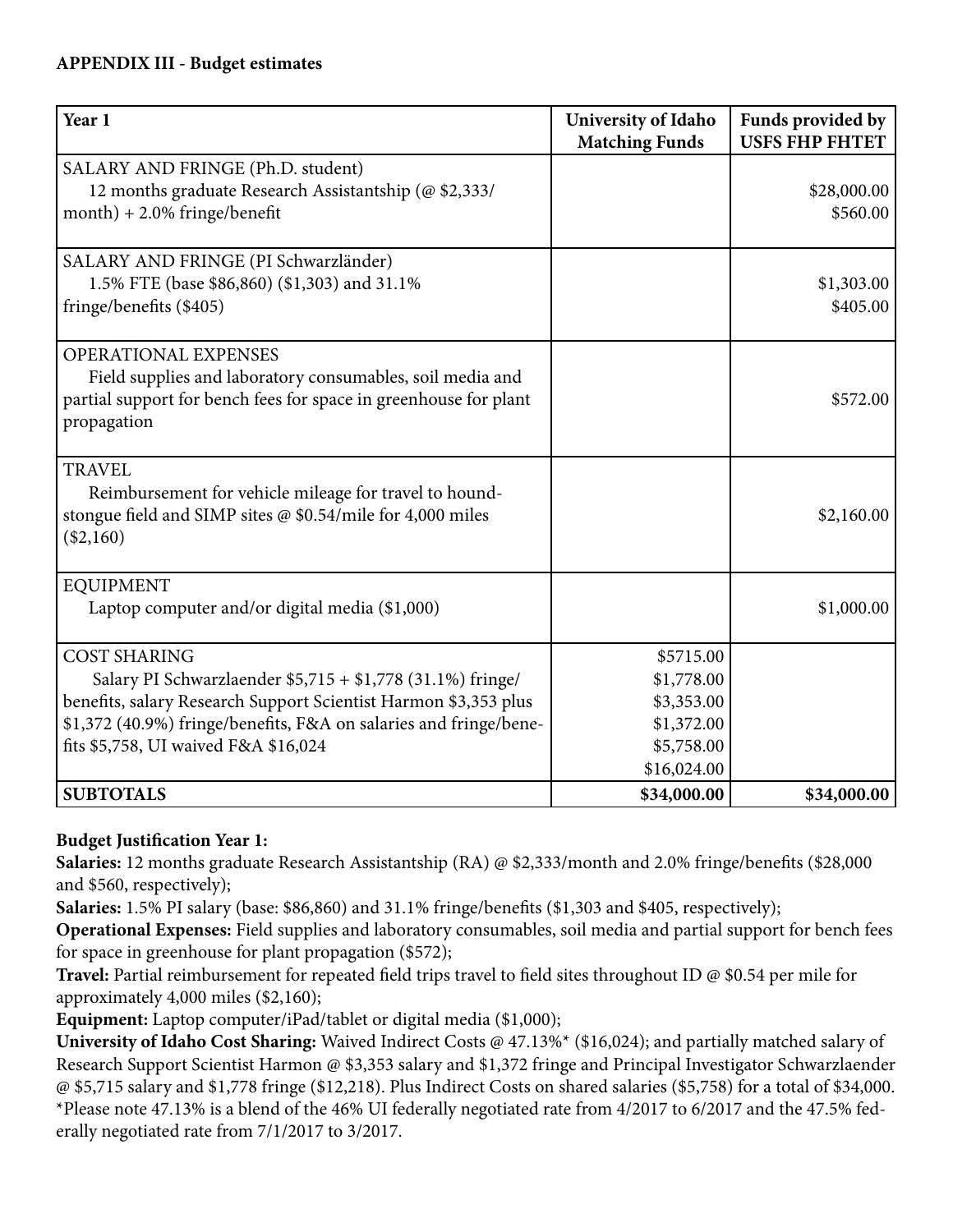| YEAR <sub>2</sub>                                                                                                                                                                                                                                               | University of Idaho<br><b>Matching Funds</b>                                     | <b>Funds provided</b><br>by USDA FHP<br><b>FHTET</b> |
|-----------------------------------------------------------------------------------------------------------------------------------------------------------------------------------------------------------------------------------------------------------------|----------------------------------------------------------------------------------|------------------------------------------------------|
| SALARY AND FRINGE (Ph.D. student)<br>12 months graduate Research Assistantship (@\$2,333/month)<br>$+2.0\%$ fringe/benefit                                                                                                                                      |                                                                                  | \$28,000.00<br>\$560.00                              |
| SALARY AND FRINGE (PI Schwarzländer)<br>1.5% FTE (base \$86,860) (\$1,303) and 31.1%<br>fringe/benefits<br>$(\$405)$                                                                                                                                            |                                                                                  | \$1,303.00<br>\$405.00                               |
| <b>OPERATIONAL EXPENSES</b><br>Field supplies and laboratory consumables, soil media and<br>partial support for bench fees for space in greenhouse for plant<br>propagation                                                                                     |                                                                                  | \$572.00                                             |
| <b>TRAVEL</b><br>Reimbursement for vehicle mileage for travel to houndstongue<br>field and SIMP sites @ $$0.54/mile$ for 2,148 miles (\$1,160)                                                                                                                  |                                                                                  | \$2,160.00                                           |
| <b>EQUIPMENT</b><br>Laptop computer and/or digital media (\$1,000)                                                                                                                                                                                              |                                                                                  | \$1,000.00                                           |
| <b>COST SHARING</b><br>Salary PI Schwarzlaender \$5,872 + \$1,826 (31.1%) fringe/<br>benefits, salary Research Support Scientist Harmon \$3,353 plus<br>\$1,372 (40.9%) fringe/benefits, F&A on salaries and fringe/benefits<br>\$5,579, UI waived F&A \$15,675 | \$5715.00<br>\$1,778.00<br>\$3,353.00<br>\$1,372.00<br>\$5,758.00<br>\$16,024.00 |                                                      |
| <b>SUBTOTALS</b>                                                                                                                                                                                                                                                | \$33,000.00                                                                      | \$33,000.00                                          |

## **Budget Justification Year 2:**

**Salaries:** 12 months graduate Research Assistantship (RA) @ \$2,333/month and 2.0% fringe/benefits (\$28,000 and \$560, respectively);

**Salaries:** 1.5% PI salary (base: \$86,860) and 31.1% fringe/benefits (\$1,303 and \$405, respectively);

**Operational Expenses:** Field supplies and laboratory consumables, soil media and partial support for bench fees for space in greenhouse for plant propagation (\$572);

**Travel:** Partial reimbursement for repeated field trips travel to field sites throughout ID @ \$0.54 per mile for approximately 2,148 miles (\$1,160);

**Equipment:** Laptop computer/iPad/tablet or digital media (\$1,000);

**University of Idaho Cost Sharing:** Waived Indirect Costs @ 47.5% (\$15,675); and partially matched salary of Research Support Scientist Harmon @ \$3,353 salary and \$1,372 fringe and Principal Investigator Schwarzlaender @ \$5,355 salary and \$1,666 fringe (\$11,746). Plus waived Indirect Costs on shared salaries (\$5,579) for a total of \$33,000.